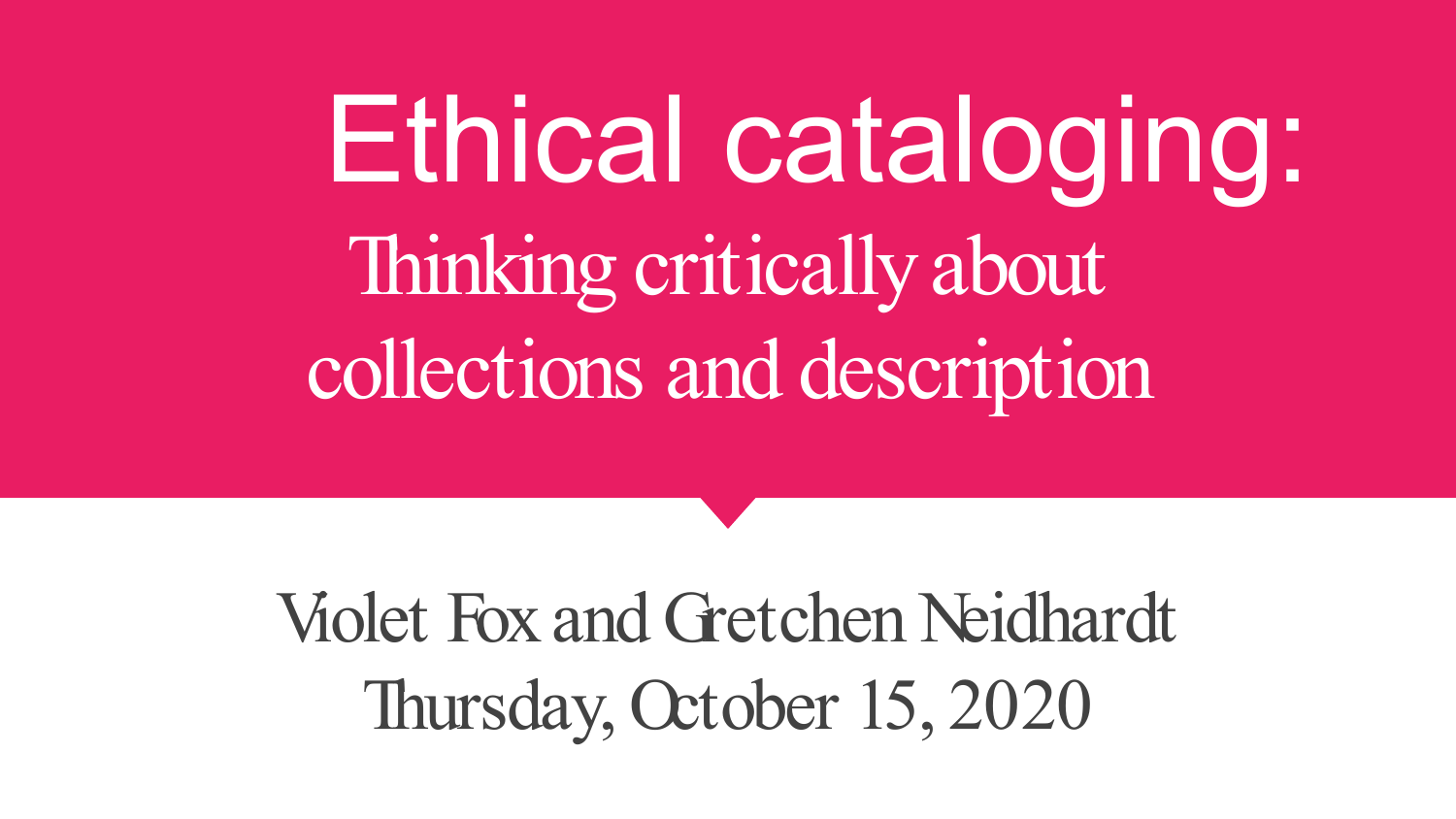#### **Introductions**

- Gretchen Neidhardt, Cataloging and Metadata Librarian, Chicago History Museum (@geriatricgretch)
- Violet Fox, Editor, Dewey Decimal Classification (@violetbfox)
- Participants please introduce yourselves in the chat



Gretchen and Tom Petty and Dolly Purrton

northwest Chicago



Violet and Otto the Otter

central Minnesota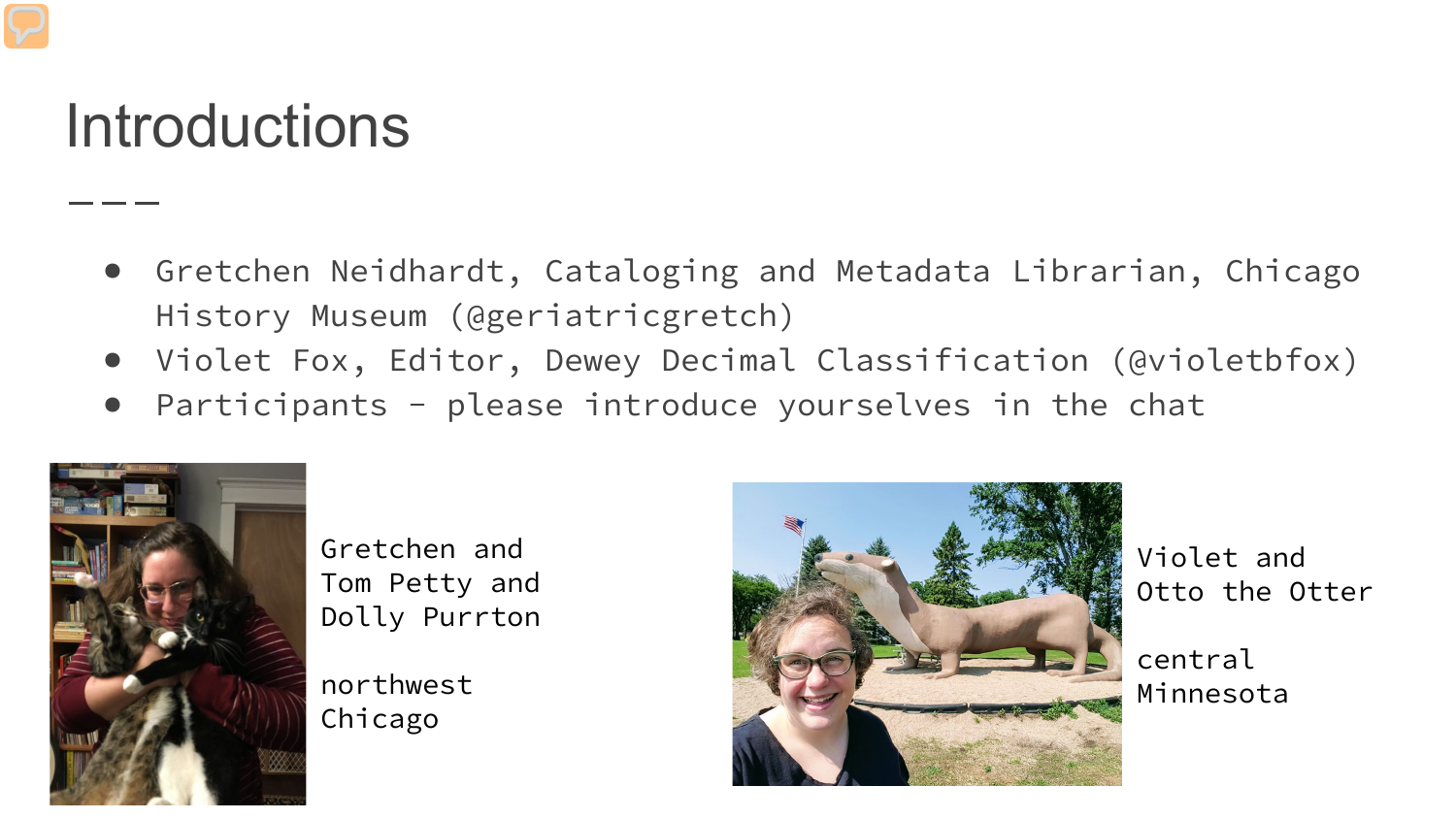## Code of Conduct

- OLAC is dedicated to providing an online conference experience free from all forms of harassment and inclusive of all people.
	- Including your pronouns in your displayed WebEx username
	- Using welcoming language, for instance by honoring pronoun preferences and favoring gender-neutral collective nouns ("people," not "guys")
	- Listening as much as you speak and remembering that colleagues may have expertise you are unaware of
	- Encouraging and yielding the floor to those whose viewpoints may be underrepresented in a group
	- Accepting critique graciously and offering it constructively
	- Giving credit where it is due
	- Seeking concrete ways to make online resources more universally accessible
	- Staying alert, as Active Bystanders, to the welfare of those around you.
- Can be accessed under on OLAC's Conference Experience page: https://olacinc.org/2020conference/conference-experience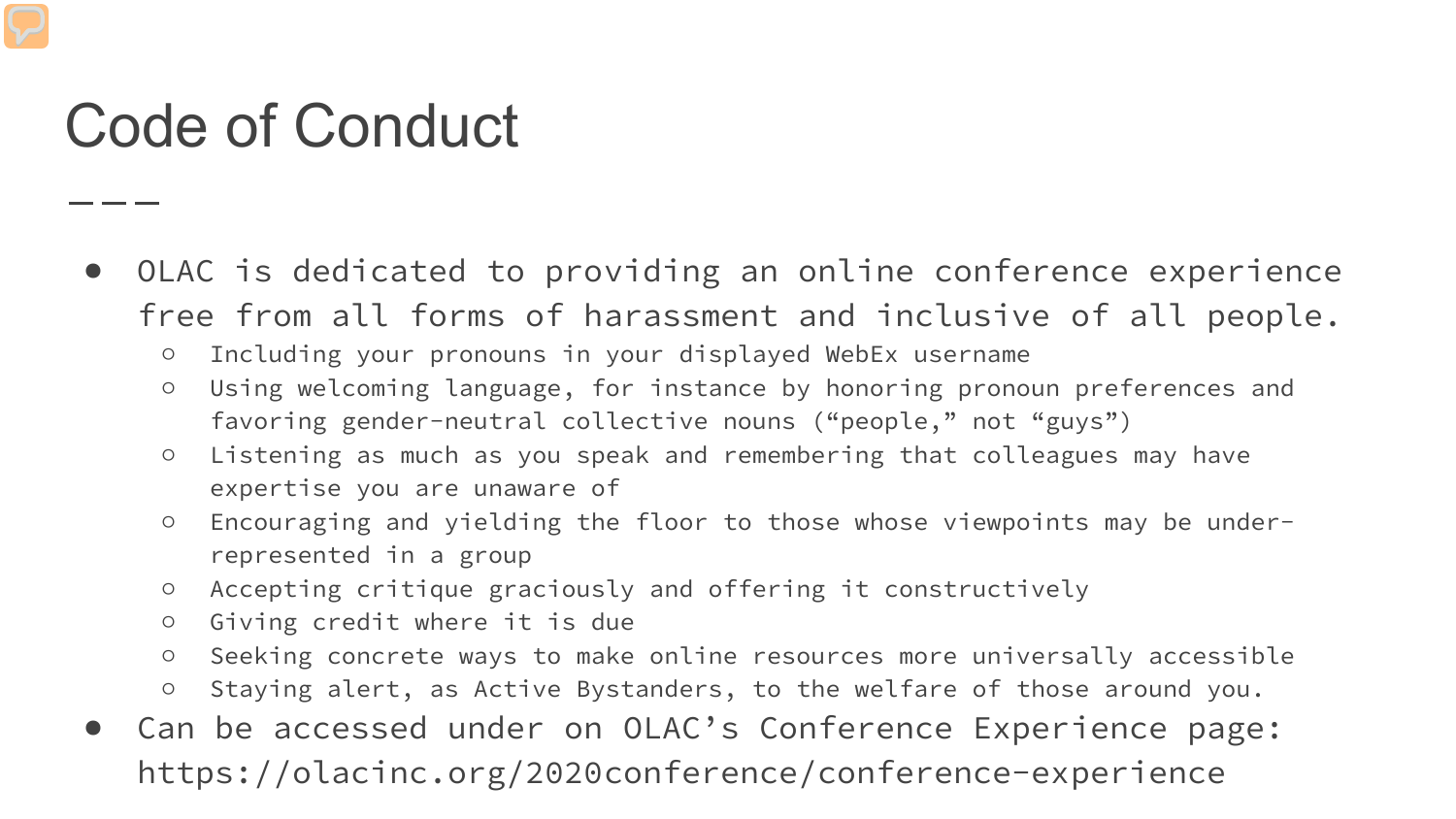## Background

- What is ethical cataloging?
	- Please share your ideas in the chat!
- When did ethical cataloging discussions begin?
- If we're neutral, what part do our ethics have to play in cataloging?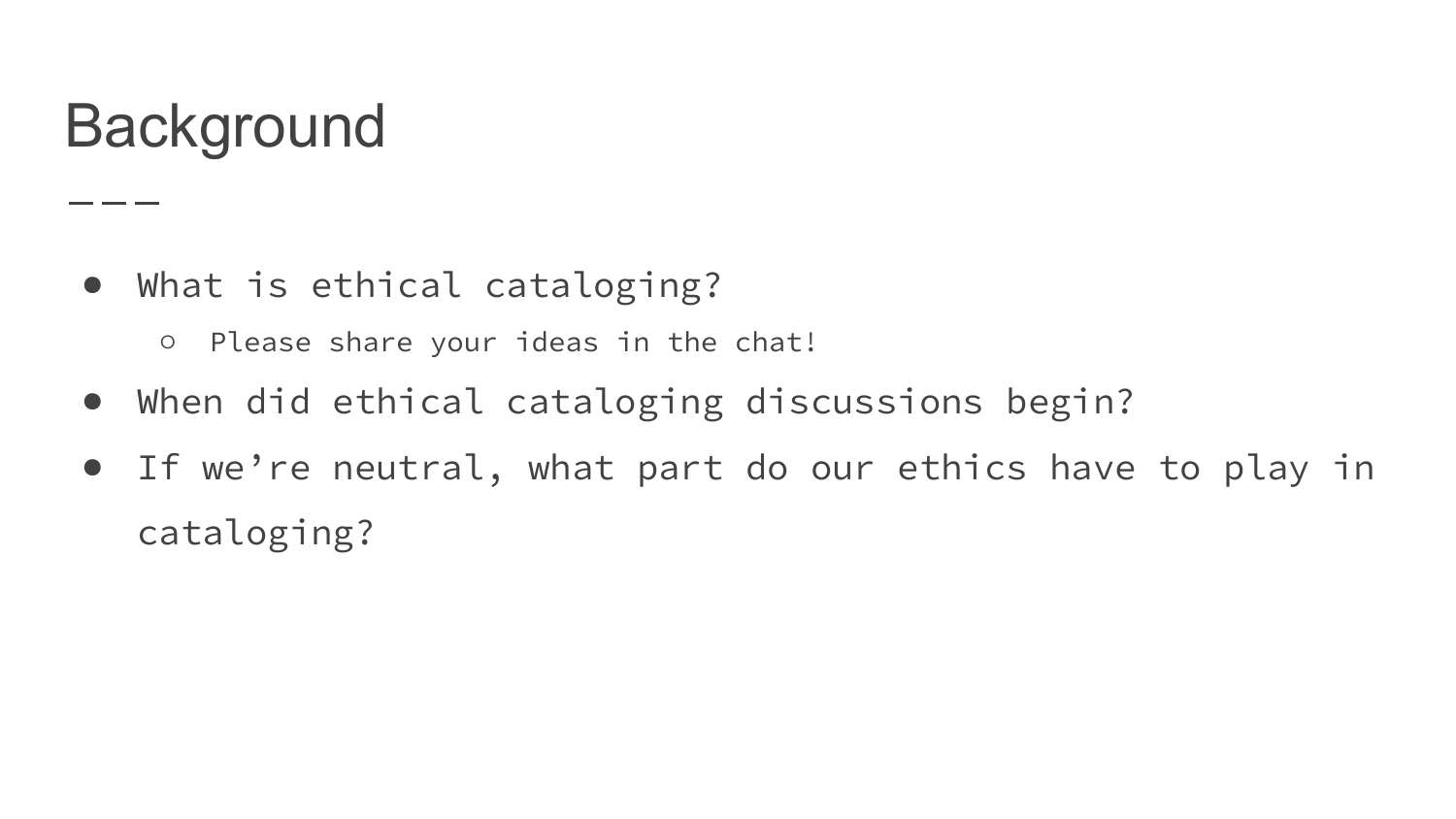# Activity 1

- We'll look at a digital image and its bibliographic record
- Think about the following questions
	- 1. Which MARC fields would you focus on for critical cataloging? What would you change?
	- 2. What are the implications of changing these records?
	- 3. What parts of this record would you consider part of the historical record? How might you indicate that?
	- 4. If you were cataloging this item from scratch, what would you do differently?
	- 5. What types of institutional language review policies do you or could you have in place, and how would this record be affected?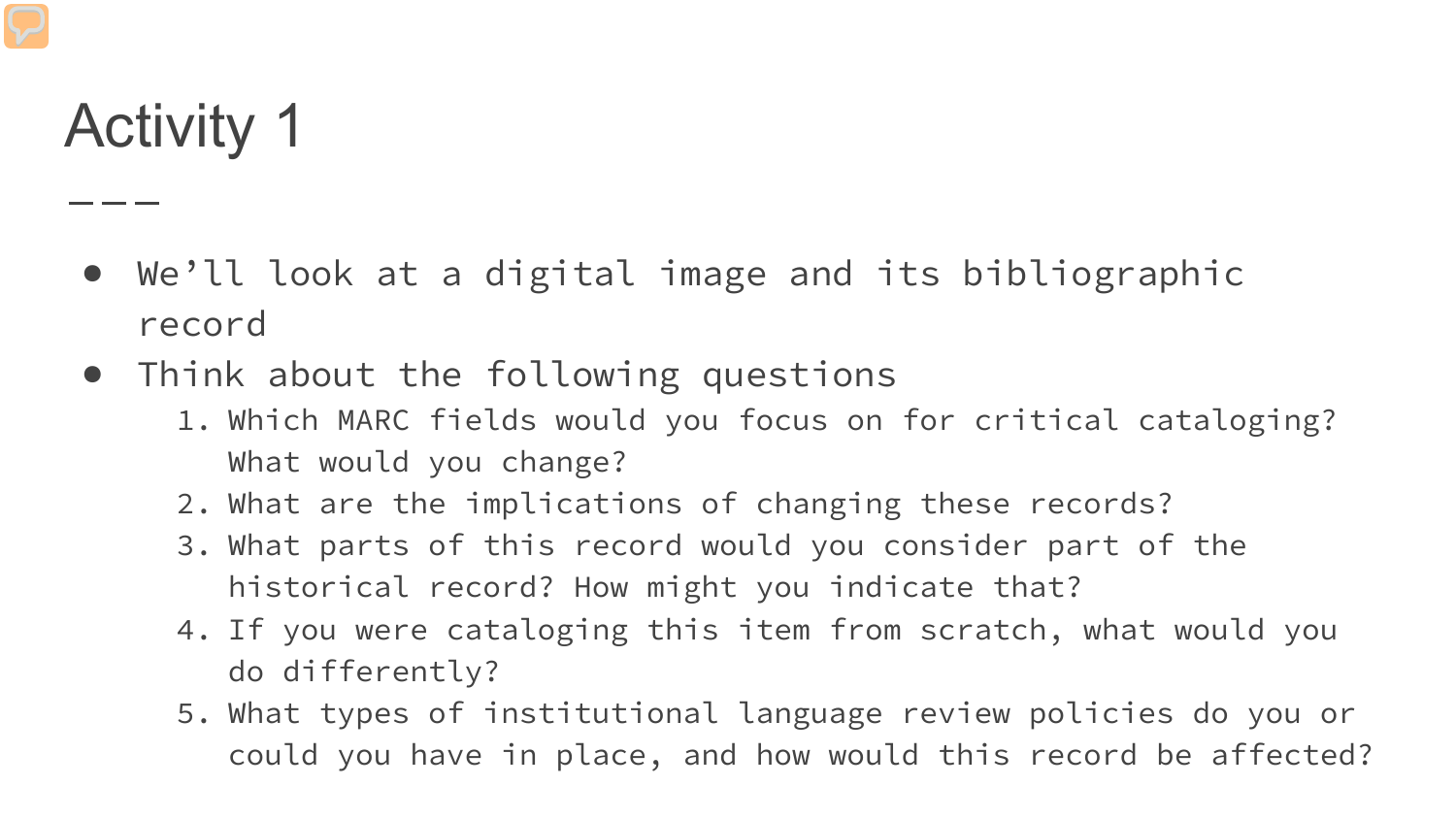Title: [Two children with handicaps standing in front of a classroom blackboard, together holding a pumpkin] [graphic].

Author/creator: Chicago Daily News, Inc., photographer.

Pub./made: 1905.

Phys. desc: 1 negative : b&w, glass ; 5 x 7 in.

Restricted: Restriction: Original negatives are fragile and not available to researchers. Please consult the online image instead.

Summary: Image of two children with handicaps standing in front of a blackboard in a classroom in Chicago, Illinois. Together they are holding a pumpkin.

Note: This photonegative taken by a Chicago Daily News photographer may have been published in the newspaper.

Action staff: Cataloging and digitizing 1999-2001 supported by a grant from Andrew W. Mellon Foundation.

Subj topic: People with disabilities -- Illinois -- Chicago -- 1900-1909. lctgm; Classrooms -- Illinois -- Chicago -- 1900-1909. lctgm

Subject geo: Chicago (Ill.) -- 1900-1909.

Form/genre: Group portraits; Dry plate negatives; Gelatin dry plate negatives.

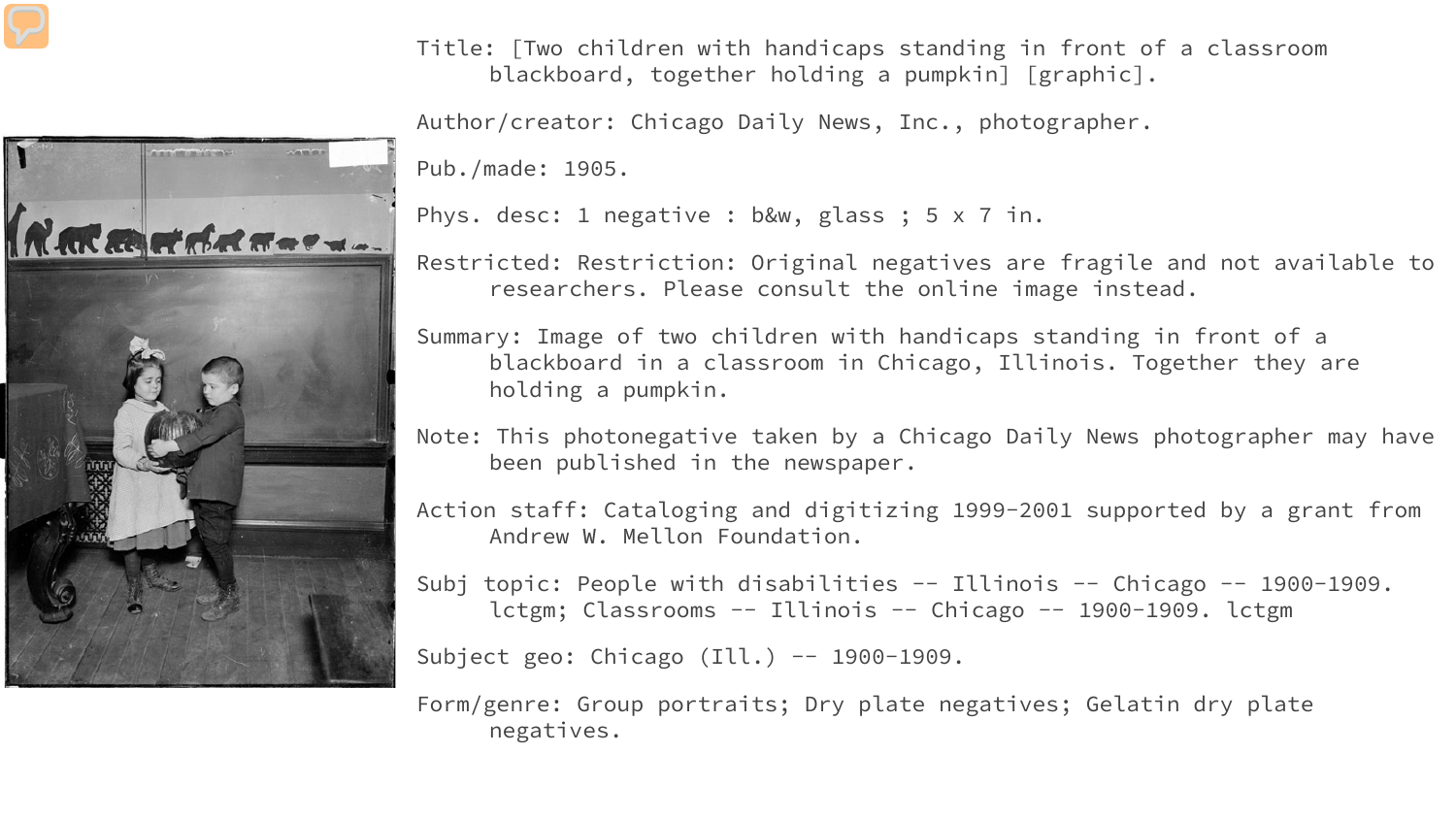#### Case studies

- "Illegal aliens" changes and tracking at Chicago History Museum ○ How to track within the authority record
- Person-centered descriptive language changes at CHM
	- Including language changes regarding African American and Black people, people with disabilities, Indigenous peoples, and more to come
- Local solutions
	- Local vocabularies
	- Context and disclaimers
- Petitions for subject heading changes
	- Easier to ask for a "use for" rather than a request to change preferred term (unlikely, though)
	- Can try to find another controlled vocabulary that uses it
	- Or put in manually as 650 \_7 term (local vocabulary)
- Name authority work, particularly Columbia's recent project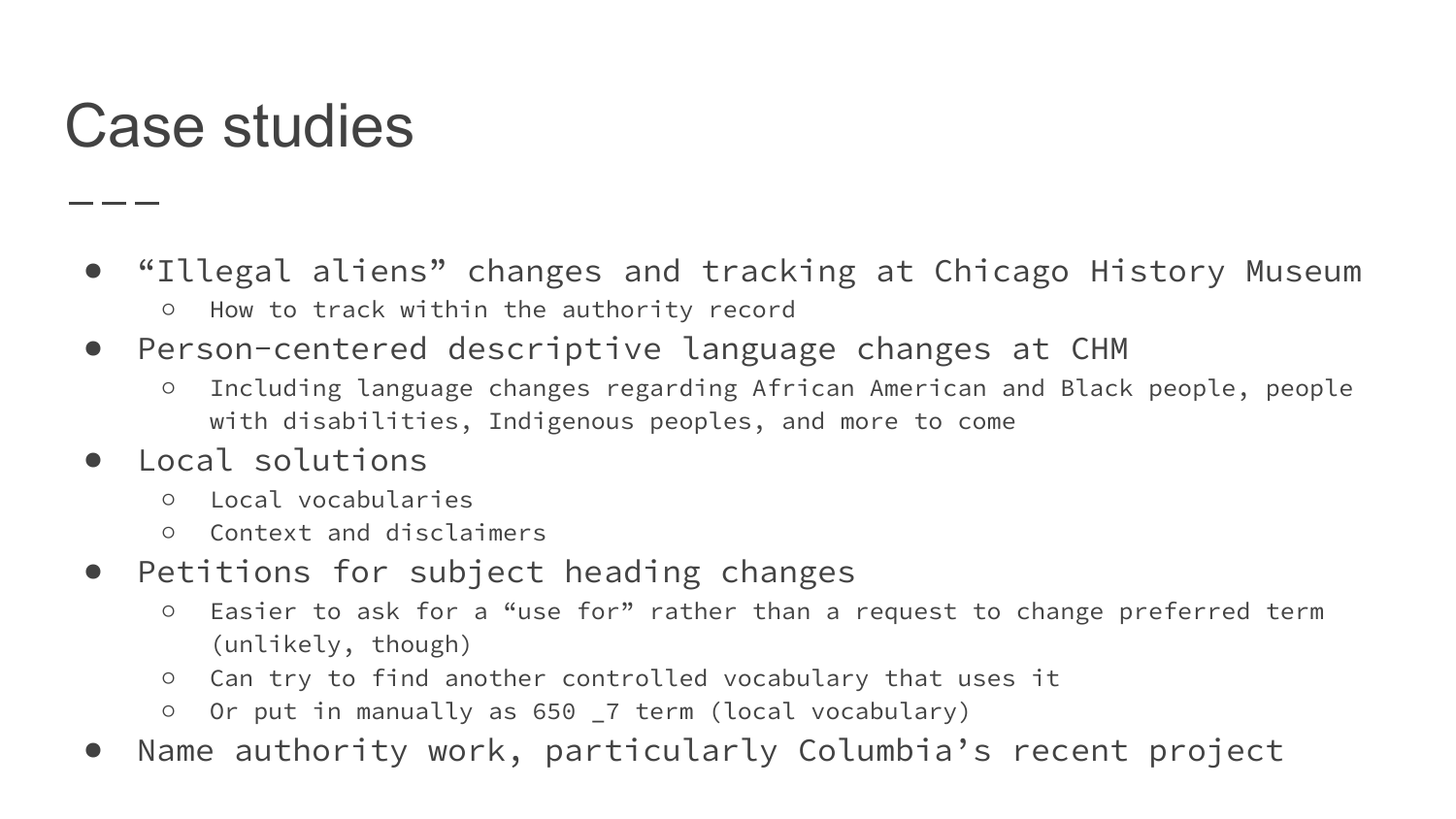### BREAK

\_\_\_

10 minutes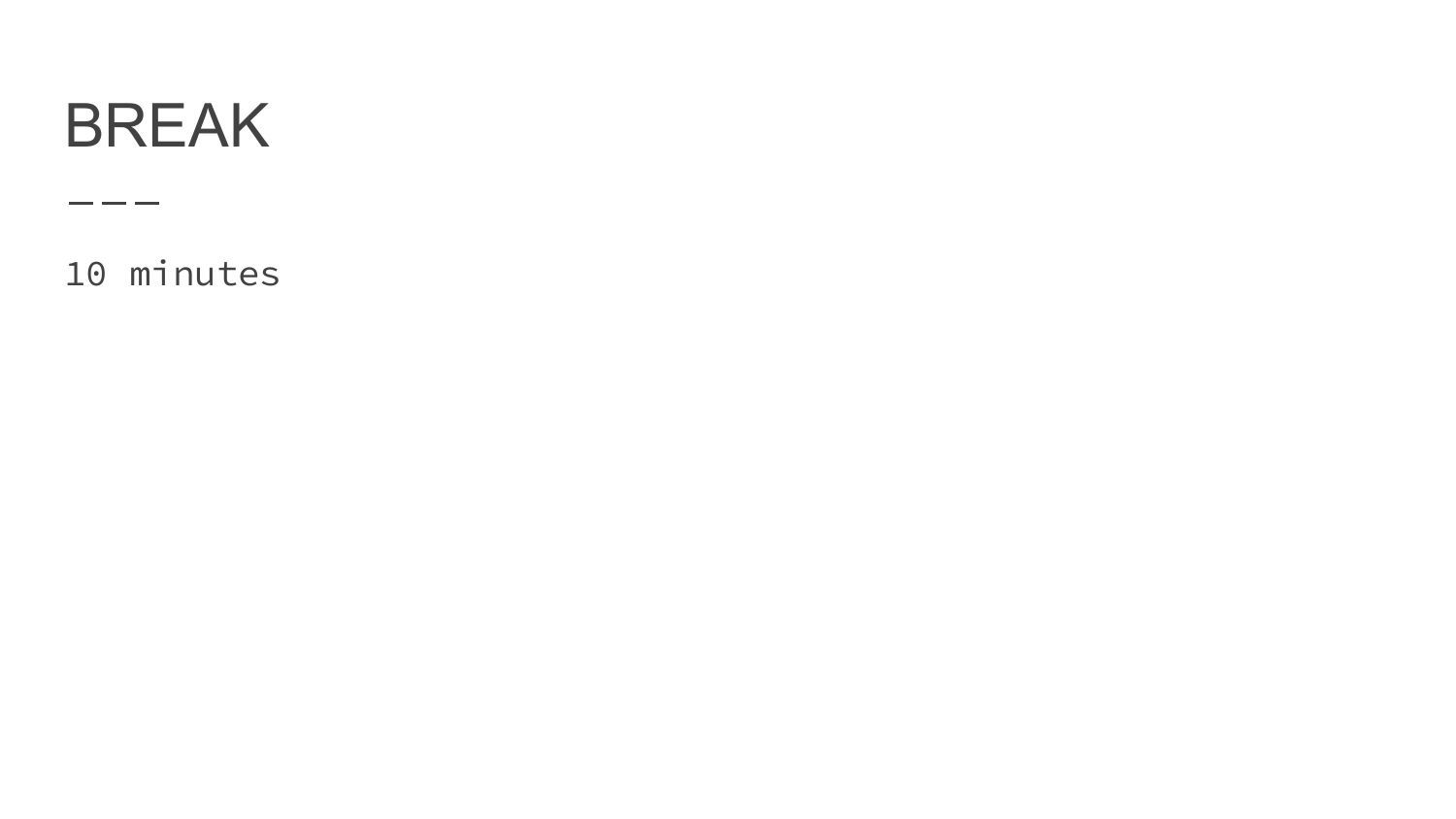# Survey results

- - -

20 responses to our quick 3-question survey

Frequently mentioned topics

- Subject headings
	- "Illegal aliens"
	- Race/ethnicity terms
- Genre terms
- Authority records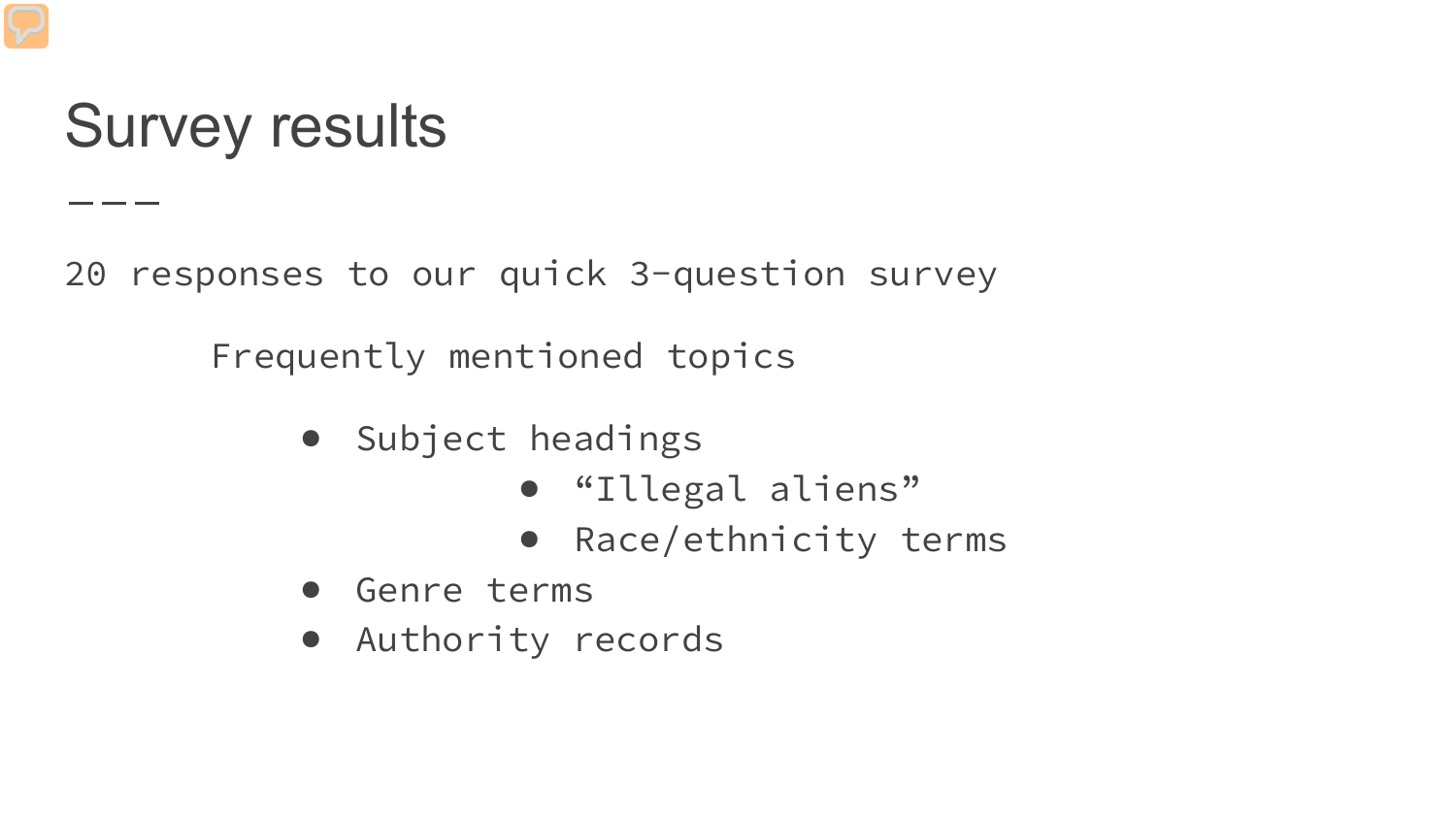# Logistics and Barriers

● Getting started

- - -

- Addressing resistance
- Funding, staff size
- Community outreach
- Consortial memberships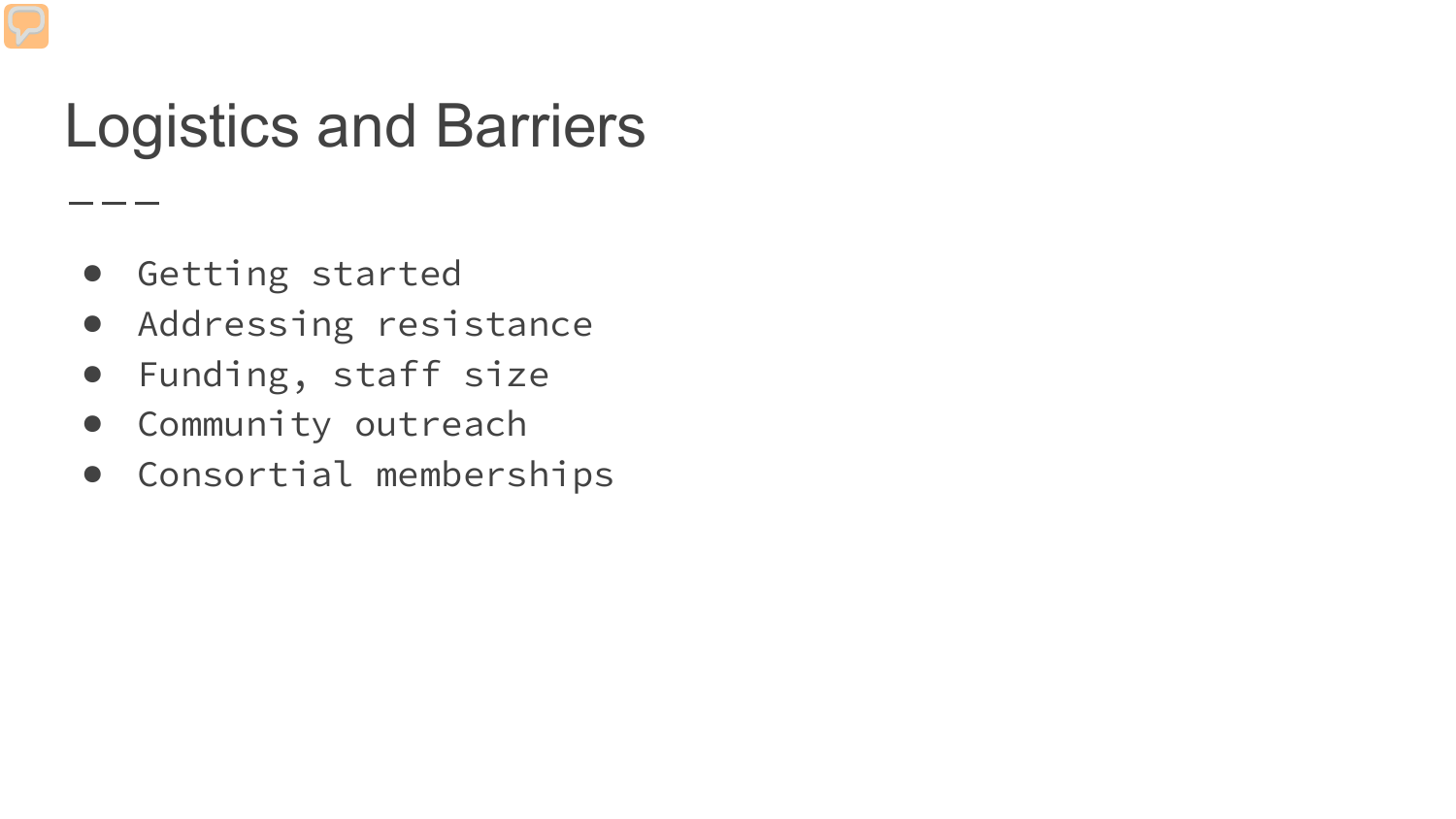# Activity 2

Scenario: Scholar gets in contact; they're going through a divorce & they want their name changed on works based in your library. All their works have their married name on the book. Questions to consider:

- Who will make this decision within your library?
- How will you deal with the bib record (100 & 245 fields)?
- How will you deal with the authority record?
- How will you deal with the physical book?
- Does your answer change for different reasons for wanting to change their name?